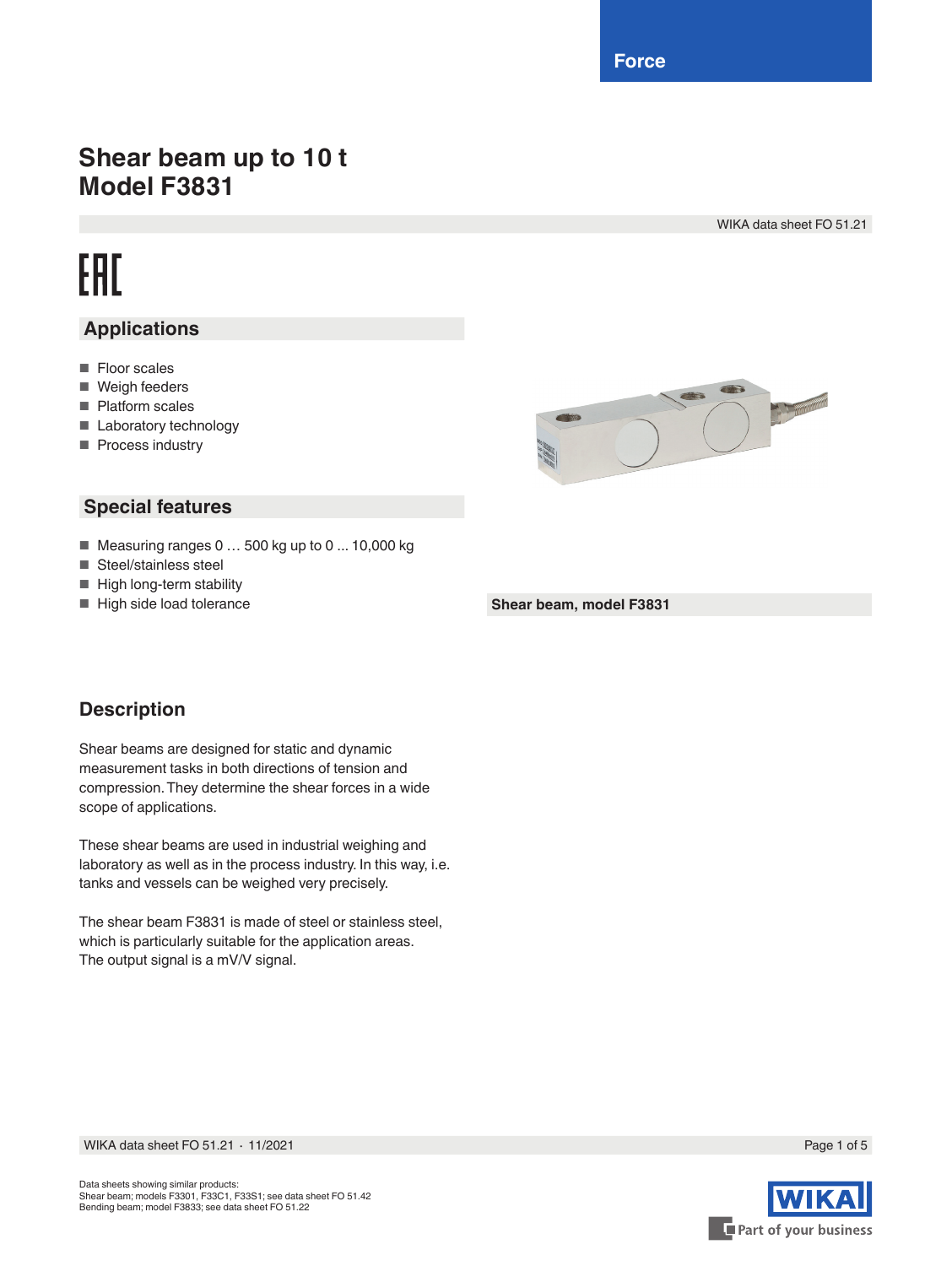## **Specifications in accordance with VDI/VDE/DKD 2638**

| Model F3831                                                                                                         |                                                                            |
|---------------------------------------------------------------------------------------------------------------------|----------------------------------------------------------------------------|
| Nominal load F <sub>nom</sub> kg                                                                                    | 500 / 750 / 1.000 / 1.500 / 2.000 / 2.500 / 3.000 / 5.000 / 7.500 / 10.000 |
| Relative linearity error d <sub>lin</sub><br>■ Steel<br>■ Stainless steel                                           | $\pm 0.03 \% F_{\text{nom}}$<br>$\pm 0.05 \% F_{nom}$                      |
| Relative creep, 30 min.<br>■ Steel<br>■ Stainless steel                                                             | $\pm 0.03 \% F_{nom}$<br>$\pm$ 0.05 % $F_{nom}$                            |
| Relative reversibility v<br>$\blacksquare$ Steel<br>■ Stainless steel                                               | $\pm$ 0.03 % F <sub>nom</sub><br>$\pm 0.05 \% F_{\text{nom}}$              |
| Relative repeatability error in unchanged<br>mounting position b <sub>ra</sub><br>■ Steel<br>■ Stainless steel      | $\pm 0.03 \%$ F <sub>nom</sub><br>$\pm 0.05 \% F_{\text{nom}}$             |
| Relative deviation of zero signal d <sub>S. 0</sub>                                                                 | $\pm 2\%$ F <sub>nom</sub>                                                 |
| Temperature effect on zero signal TK <sub>0</sub>                                                                   | ≤±0.025 %/10 °C                                                            |
| Temperature effect on characteristic value TK <sub>C</sub>                                                          | ≤±0.025 %/10 °C                                                            |
| Force limit $F_1$                                                                                                   | 150 % $F_{\text{nom}}$                                                     |
| Breaking force $F_B$                                                                                                | $>$ 200 % F <sub>nom</sub>                                                 |
| <b>Material</b>                                                                                                     | Steel, stainless steel                                                     |
| Rated temperature range B <sub>T, nom</sub>                                                                         | $-10+40$ °C                                                                |
| Operating temperature range $B_{T,G}$                                                                               | $-20+80$ °C                                                                |
| Input resistance $R_{\alpha}$                                                                                       | $385 \pm 10 \Omega$                                                        |
| Output resistance R <sub>a</sub>                                                                                    | $350 \pm 5 \Omega$                                                         |
| Insulation resistance R <sub>is</sub>                                                                               | $\geq$ 5,000 MQ/DC 100 V                                                   |
| Output signal (rated output) C <sub>nom</sub>                                                                       | $2.0 \pm 0.02$ mV/V                                                        |
| <b>Electrical connection</b>                                                                                        | Cable $\varnothing$ 5 x 6,000 mm                                           |
| Rated range of excitation voltage B <sub>U. nom</sub>                                                               | 5  10V DC (max. 15 VDC)                                                    |
| Protection (acc. to IEC/EN 60529)                                                                                   | IP67                                                                       |
| Nominal load - weight in kg<br>$\blacksquare$ 500  2,500 kg<br>$\blacksquare$ 3,000  5,000 kg<br>■ 7,500  10,000 kg | 1 kg<br>1.9 kg<br>4.5 kg                                                   |

#### **Approvals**

| Logo    | <b>Description</b>                                                                    | <b>Country</b>                 |
|---------|---------------------------------------------------------------------------------------|--------------------------------|
| $C \in$ | <b>EU declaration of conformity</b><br>$\blacksquare$ EMC directive<br>RoHS directive | European Union                 |
| EAL     | <b>EAC (Option)</b><br>$\blacksquare$ EMC directive                                   | Eurasian Economic<br>Community |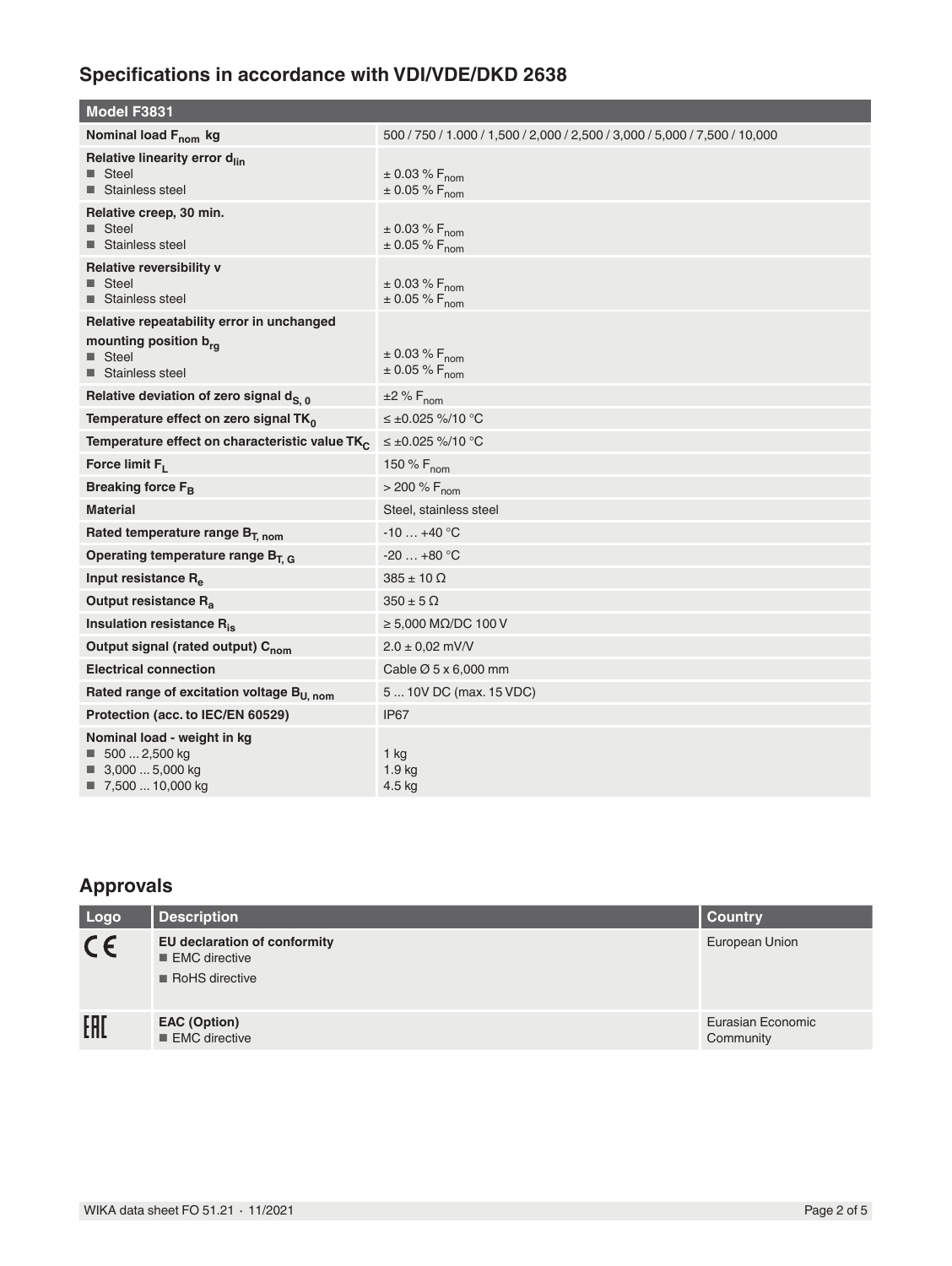#### **Dimensions in mm**



| <b>Nominal load Fnom</b><br>in kg            | Dimensions in mm |      |                |       |      |      |             |      |      |                        |  |  |
|----------------------------------------------|------------------|------|----------------|-------|------|------|-------------|------|------|------------------------|--|--|
|                                              | $\overline{A}$   | B    | $\overline{c}$ | D     | E    |      | $\oslash$ G | H    | ØK   | $\blacksquare$         |  |  |
| 500 / 750 / 1,000 / 1,500 /<br>2,000 / 2,500 | 12.7             | 76.2 | 25.4           | 130   | 31.8 | 31.8 | 13          | 15.7 | 13.5 | M <sub>12</sub> x 1.75 |  |  |
| 3,000 / 5,000                                | 19               | 95.3 | 38.1           | 171.5 | 38.1 | 38.1 | 20          | 26   | 20   | $M18 \times 1.5$       |  |  |
| 7,500 / 10,000                               | 25.3             | 124  | 50.8           | 225.5 | 50.8 | 50.8 | 27          | 25.4 | 27   | $M24 \times 2$         |  |  |

#### **Pin assignment**

| <b>Electrical connection</b>      |              |  |  |  |  |  |  |
|-----------------------------------|--------------|--|--|--|--|--|--|
| Excitation voltage (+)            | Red          |  |  |  |  |  |  |
| Excitation voltage (-)            | <b>Black</b> |  |  |  |  |  |  |
| Signal $(+)$                      | Green        |  |  |  |  |  |  |
| Signal (-)                        | White        |  |  |  |  |  |  |
| Screen $\left(\frac{1}{2}\right)$ | Screen       |  |  |  |  |  |  |

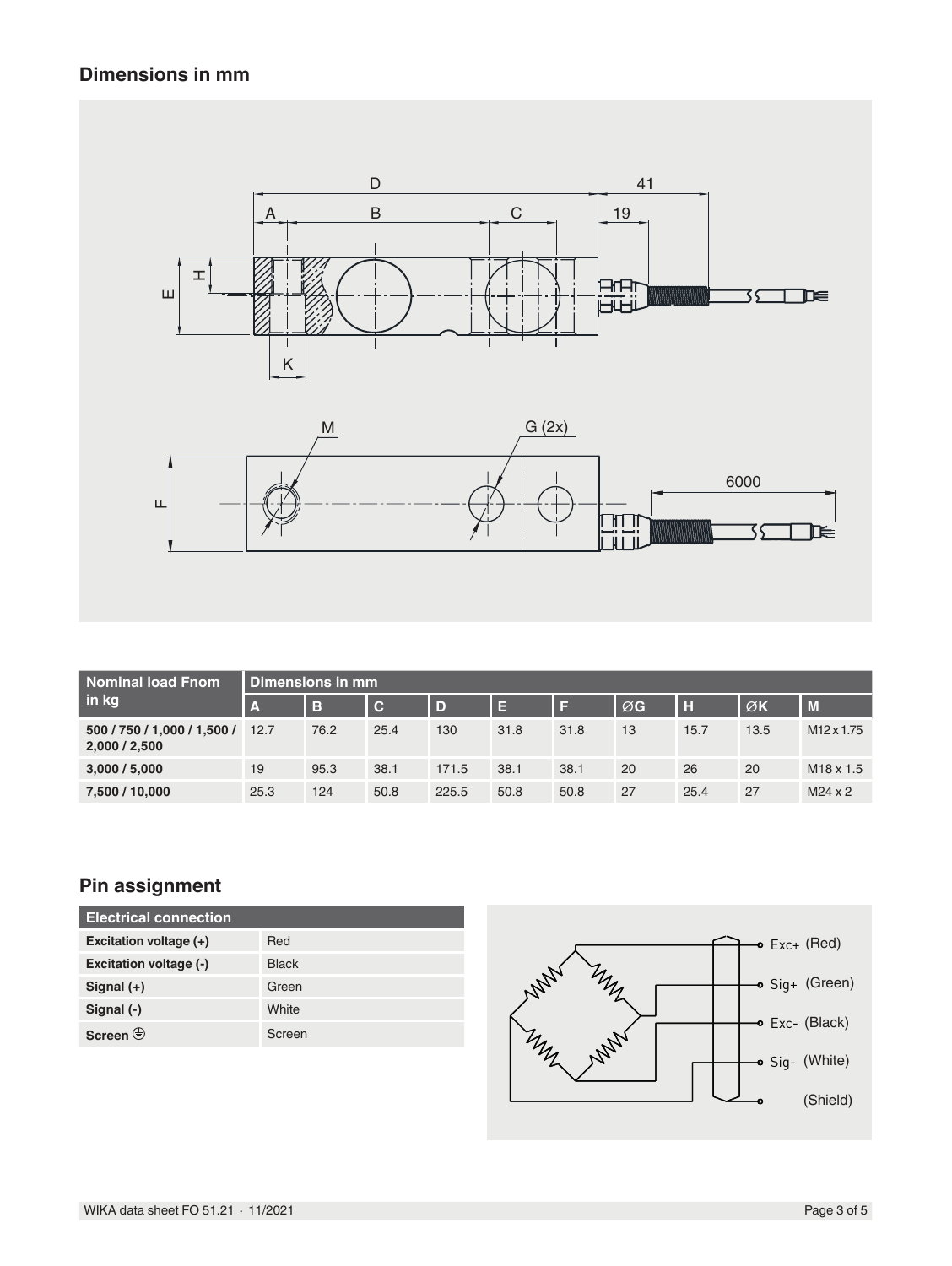#### **Accessories**

| <b>Model AZK02</b> | <b>Description</b>                                                                    |                                               |
|--------------------|---------------------------------------------------------------------------------------|-----------------------------------------------|
|                    | <b>Installation kit</b><br>Material steel or stainless steel<br>п<br>Weight 7 kg<br>ш |                                               |
|                    | <b>Moounting options</b>                                                              | <b>Explanation of symbols:</b>                |
|                    | 4 Vessels feet                                                                        | Full<br>Semi<br>Fixed<br>floating<br>floating |
|                    | <b>Radial Mounting</b><br><b>Tangential Mounting</b><br>$\mathbb{R}$                  | $\circ$<br>$\circ$                            |
|                    | 3 Vessels feet                                                                        |                                               |
|                    | <b>Tangential Mounting</b><br><b>Radial Mounting</b>                                  |                                               |
|                    |                                                                                       | $\circ$<br>$\bullet$                          |

#### **Dimensions in mm**





| <b>Nominal</b><br>load in kg                 | Dimensions in mm |      |           |            |      |                 |             |       |                         |        |            |      |                |      |      |
|----------------------------------------------|------------------|------|-----------|------------|------|-----------------|-------------|-------|-------------------------|--------|------------|------|----------------|------|------|
|                                              |                  | L1   | <b>L2</b> | l A        | A1   | $\overline{A2}$ | <u> в</u>   | IB1   | $\overline{\mathbf{C}}$ | $ $ C1 | H          | H1   | H <sub>2</sub> | ØG   | ØE   |
| 500 / 750 /<br>1,000/1,500/<br>2,000 / 2,500 | 177.8            | 12.7 | 152.4     | 114.3      | 12.7 | 88.9            | 114.3       | 88.9  | 114.3                   | 88.9   | 104.8      | 19.5 | 25.4           | 11   | 11   |
| 3,000 / 5,000                                | 235              | 25.4 | 184.2     | 152.4 25.4 |      | 101.6           | 152.4 101.6 |       | 152.4                   | 101.6  | 136.5 25.4 |      | 31.8           | 17.5 | 17.5 |
| 7.500 / 10.000                               | 355.6            | 25.4 | 304.8     | 203.2 25.4 |      | 152.4           | 203.2       | 152.4 | 203.2                   | 152.4  | 190.5      | 44.5 | 44.5           | 20.6 | 20.6 |